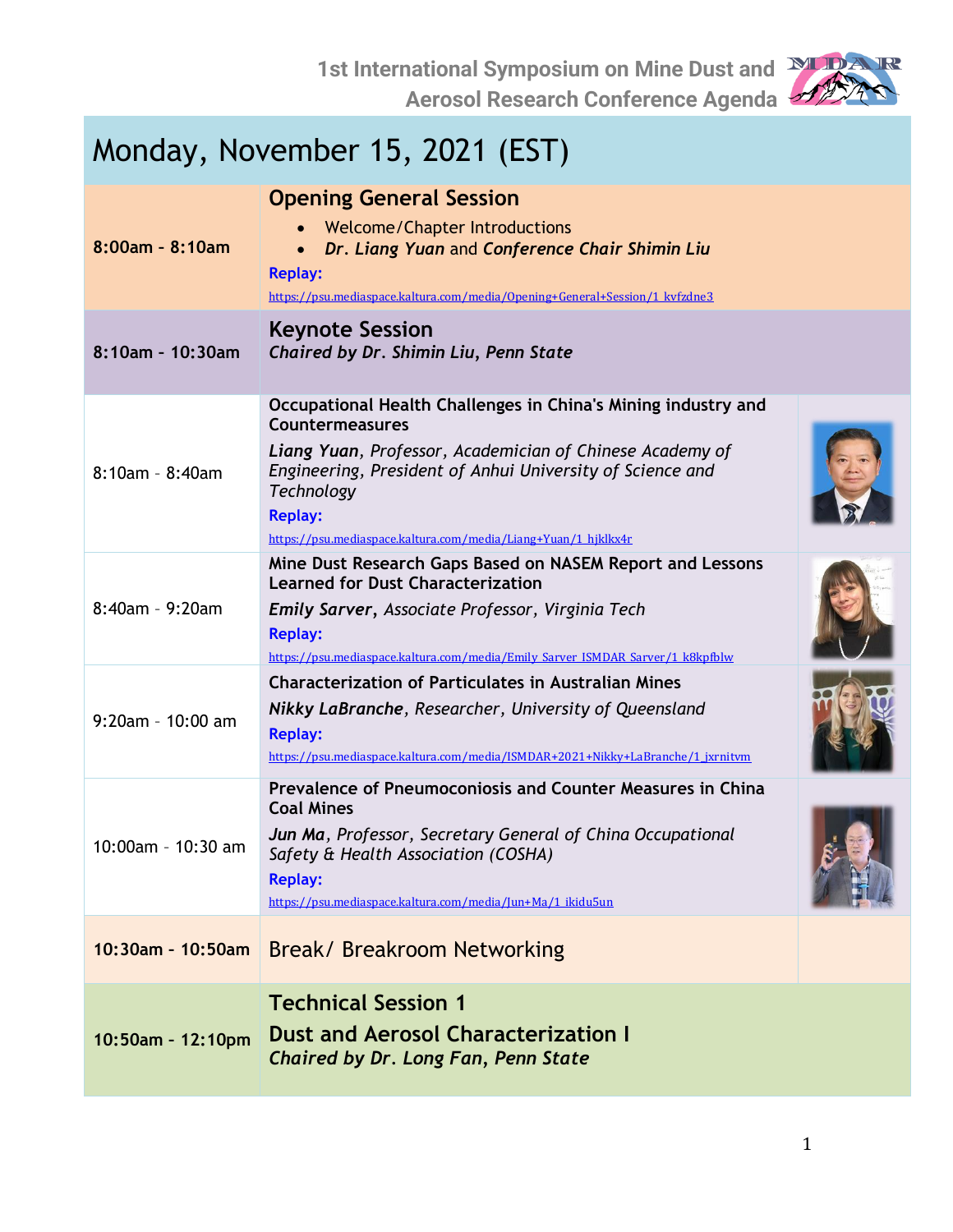**1st International Symposium on Mine Dust and** 



**Aerosol Research Conference Agenda**

| 10:50am - 11:10am  | Segregation Of Respirable Dust for Chemical and<br><b>Toxicological Analyses</b><br>Teresa L. Barone, Chemical Engineer at Centers for Disease<br>Control and Prevention, National Institute for Occupational Safety<br>and Health, Pittsburgh<br><b>Replay:</b><br>https://psu.mediaspace.kaltura.com/media/Teresa Barone/1 klyujxzm |  |
|--------------------|---------------------------------------------------------------------------------------------------------------------------------------------------------------------------------------------------------------------------------------------------------------------------------------------------------------------------------------|--|
| 11:10am - 11:30am  | <b>Toxicity of Respirable Coal Mine Dust: Study of Metals</b><br><b>Dissolution of RCMD in Lung Fluids</b><br>Vanessa Salinas, Graduate Student, New Mexico Tech University<br><b>Replay:</b><br>https://psu.mediaspace.kaltura.com/media/Vanessa Salinas/1 z4bs7f5r                                                                  |  |
| 11:30am - 11:50am  | Air Quality Monitor and Control in Underground Coal Mines- A<br><b>Case Study</b><br>Sheng Xue, Professor, Anhui University of Science and Technology<br><b>Replay:</b><br>https://psu.mediaspace.kaltura.com/media/Sheng+Xue+%282%29/1 5j6z1as9                                                                                      |  |
| 11:50am - 12:10 pm | Study on Acceleration Characteristics of Compound Flame of Gas<br>/ Coal Dust Explosion<br>Pei Bei, Professor, Henan Polytechnic University<br><b>Replay:</b><br>https://psu.mediaspace.kaltura.com/media/Bei Pei/1 9nent5hl                                                                                                          |  |
|                    | <b>Technical Session 2</b>                                                                                                                                                                                                                                                                                                            |  |
| 10:50am - 12:10pm  | <b>Best Practices for Dust Control I</b><br>Chaired by Dr. Ang Liu, Penn State                                                                                                                                                                                                                                                        |  |
| 10:50am - 11:10am  | Status investigation of the occupational hazards of industrial<br>dust and the institutions of dust control in China<br>Longzhe Jin, Professor, University of Science and Technology<br><b>Beijing</b><br><b>Replay:</b><br>https://psu.mediaspace.kaltura.com/media/Longzhe+Jin/1 c2bidjn6                                           |  |
| 11:10am - 11:30am  | Prevention and Control Technology of Typical Dust Sources in<br><b>Metal Mines</b><br><b>Gang Li, Professor and Chief Engineer, SINOSTEEL</b><br><b>Replay:</b><br>https://psu.mediaspace.kaltura.com/media/Gang+Li/1 6qj4bjqn                                                                                                        |  |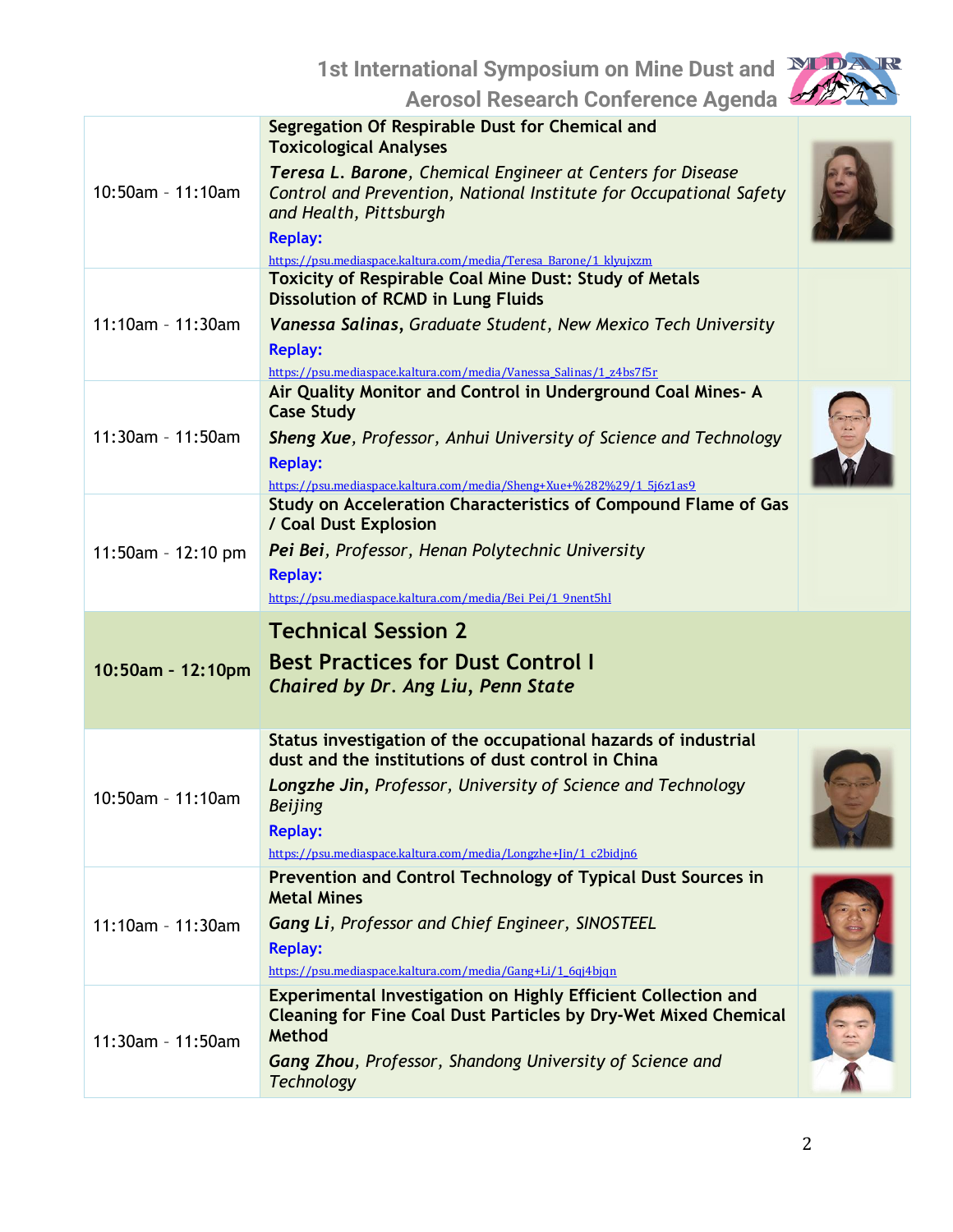

|                       | <b>Replay:</b><br>https://psu.mediaspace.kaltura.com/media/Gang+Zhou/1 1s6vn1h0                                                                                                                                                                                                                                         |  |
|-----------------------|-------------------------------------------------------------------------------------------------------------------------------------------------------------------------------------------------------------------------------------------------------------------------------------------------------------------------|--|
| 11:50am - 12:10pm     | Water Injection into Coal Seam and Its Implication on Dust<br><b>Control</b><br>Yanbin Yu, Associate Professor, Shandong University of Science<br>and Technology<br><b>Replay:</b><br>https://psu.mediaspace.kaltura.com/media/Yanbin+Yu/1 hbnudexl                                                                     |  |
| 12:10pm - 1:00pm      | <b>Lunch Break</b>                                                                                                                                                                                                                                                                                                      |  |
| 1:00pm - 2:40pm       | <b>Technical Session 3</b><br>Dust and Aerosol Health Effects and Regulatory Policy<br>Chaired by Dr. Jiang Hua, NIOSH                                                                                                                                                                                                  |  |
| $1:00$ pm - 1:20pm    | <b>Lung-Based Exosomal Inhibition Mediates Systemic Impacts</b><br><b>Following Mine-Site Derived Particulate Matter Exposure</b><br>Katherine Zychowski, Assistant Professor, The University of New<br><b>Mexico</b><br><b>Replay:</b><br>https://psu.mediaspace.kaltura.com/media/Katherine+ Zychowski/1 qlx0tllc     |  |
| $1:20$ pm - 1:40pm    | <b>Improving Self-Efficacy in Care of Miners by Multidisciplinary</b><br><b>Groups Via Virtual Community Partnerships</b><br><b>Kevin Vlahovich, MD, The University of New Mexico</b><br><b>Replay:</b><br>https://psu.mediaspace.kaltura.com/media/Kevin.Vlahovich/1 xihgjel3                                          |  |
| 1:40pm - 2:00pm       | Particulate Matter: Fine and Ultrafine - How Emerging Data on<br><b>Engineered Nanomaterials May Change How We Regulate Worker</b><br><b>Exposures to Dust</b><br>Jeremy M. Gernand, Associate Professor, Penn State University<br><b>Replay:</b><br>https://psu.mediaspace.kaltura.com/media/Jeremy Gernand/1 8pd2vbdn |  |
| $2:00$ pm - $2:20$ pm | <b>Toxicity of the Respirable Dust - An Overview</b><br><b>Eskanlou Amir, Graduate Student, Penn State University</b><br><b>Replay:</b><br>https://psu.mediaspace.kaltura.com/media/Eskanlou+Amir/1 8bs1dpy2                                                                                                            |  |
| $2:20$ pm - $2:40$ pm | An Investigation of RCMD and RCS in the U.S. Underground and<br><b>Surface Coal Mines</b><br>Elham Rahimi, Graduate Student, Penn State University<br><b>Replay:</b><br>https://psu.mediaspace.kaltura.com/media/Rahimi%2C+Elham/1 ng4942a9                                                                             |  |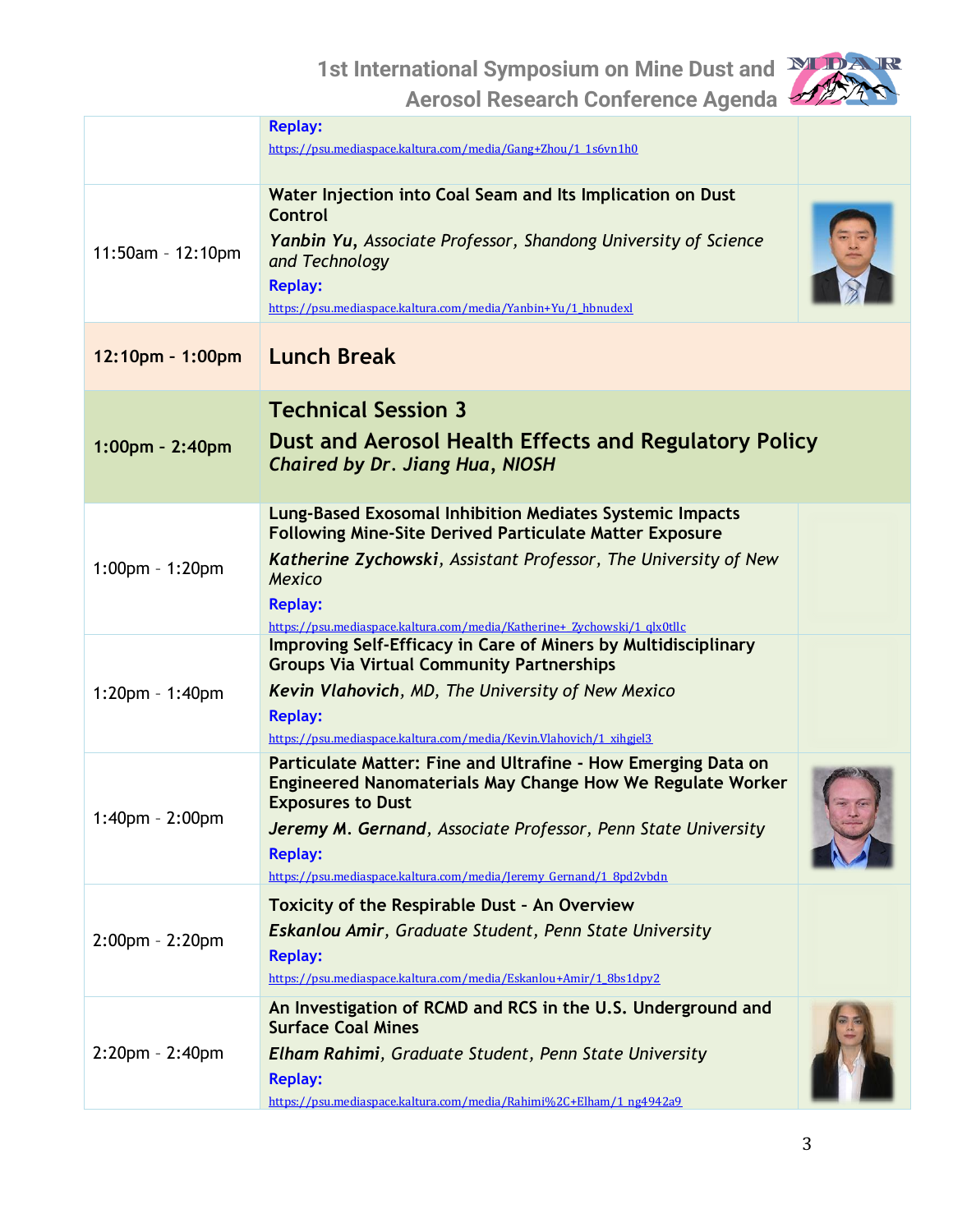**1st International Symposium on Mine Dust and** 

**Aerosol Research Conference Agenda**



| 2:40pm - 3:00pm       | <b>Break/ Breakroom Networking</b>                                                                                                                                                                                                                                                                                             |  |
|-----------------------|--------------------------------------------------------------------------------------------------------------------------------------------------------------------------------------------------------------------------------------------------------------------------------------------------------------------------------|--|
| $3:00$ pm - 5:00pm    | <b>Technical Session 4</b><br><b>Dust Generation and Transport</b><br>Chaired by Guang Xu, Missouri S&T                                                                                                                                                                                                                        |  |
| $3:00$ pm - $3:20$ pm | Dust in Mining Environment, Control Standards, and Research on<br><b>Drilling Dust</b><br>Yi Luo, Professor, West Virginia University<br><b>Replay: NA</b>                                                                                                                                                                     |  |
| $3:20$ pm - $3:40$ pm | Development of a Roof Bolter Drilling Control Process to Reduce<br>the Generation of Respirable Dust<br>Hua Jiang, Centers for Disease Control and Prevention, National<br>Institute for Occupational Safety and Health, Pittsburgh<br><b>Replay:</b><br>https://psu.mediaspace.kaltura.com/media/Hua+Jiang/1 8g06zvj5         |  |
| $3:40$ pm - $4:00$ pm | Airborne Dust Generation and Dispersion Due to Remote LHD<br>Mucking in An Open Stope of A Mechanized Underground<br><b>Metalliferous Mine</b><br><b>Paluchamy B., Indian Institute of Technology (Indian School of</b><br>Mines) Dhanbad<br><b>Replay:</b><br>https://psu.mediaspace.kaltura.com/media/Paluchamy B/1 ofqxgkno |  |
| $4:00$ pm - $4:20$ pm | The Fate of Inhaled Uranium-Containing Dust Upon Clearance to<br><b>Human GI Tract</b><br>Milton Chandra Das, Graduate Student, New Mexico Institute of<br><b>Mining and Technology</b><br><b>Replay:</b><br>https://psu.mediaspace.kaltura.com/media/Milton Das/1 wh26cndl                                                    |  |
| $4:20$ pm - $4:40$ pm | Simulation Study on Multi-phase Coupling Law of Airflow-<br><b>Droplet-Dust in Fully Mechanized Mining Face</b><br>Haiming Yu, Lecture, Shandong University of Science and<br><b>Technology</b><br><b>Replay:</b><br>https://psu.mediaspace.kaltura.com/media/HAIMING+YU/1 xc0o7phi                                            |  |
| 4:40pm - 5:00pm       | A Systematic Review of Occupational Exposure to Respirable<br>Coal Mine Dust (RCMD) in the Mining Industry<br>Younes Shekarian, Graduate Student, Penn State University<br><b>Replay:</b><br>https://psu.mediaspace.kaltura.com/media/Younes Shekarian/1 a3frvnma                                                              |  |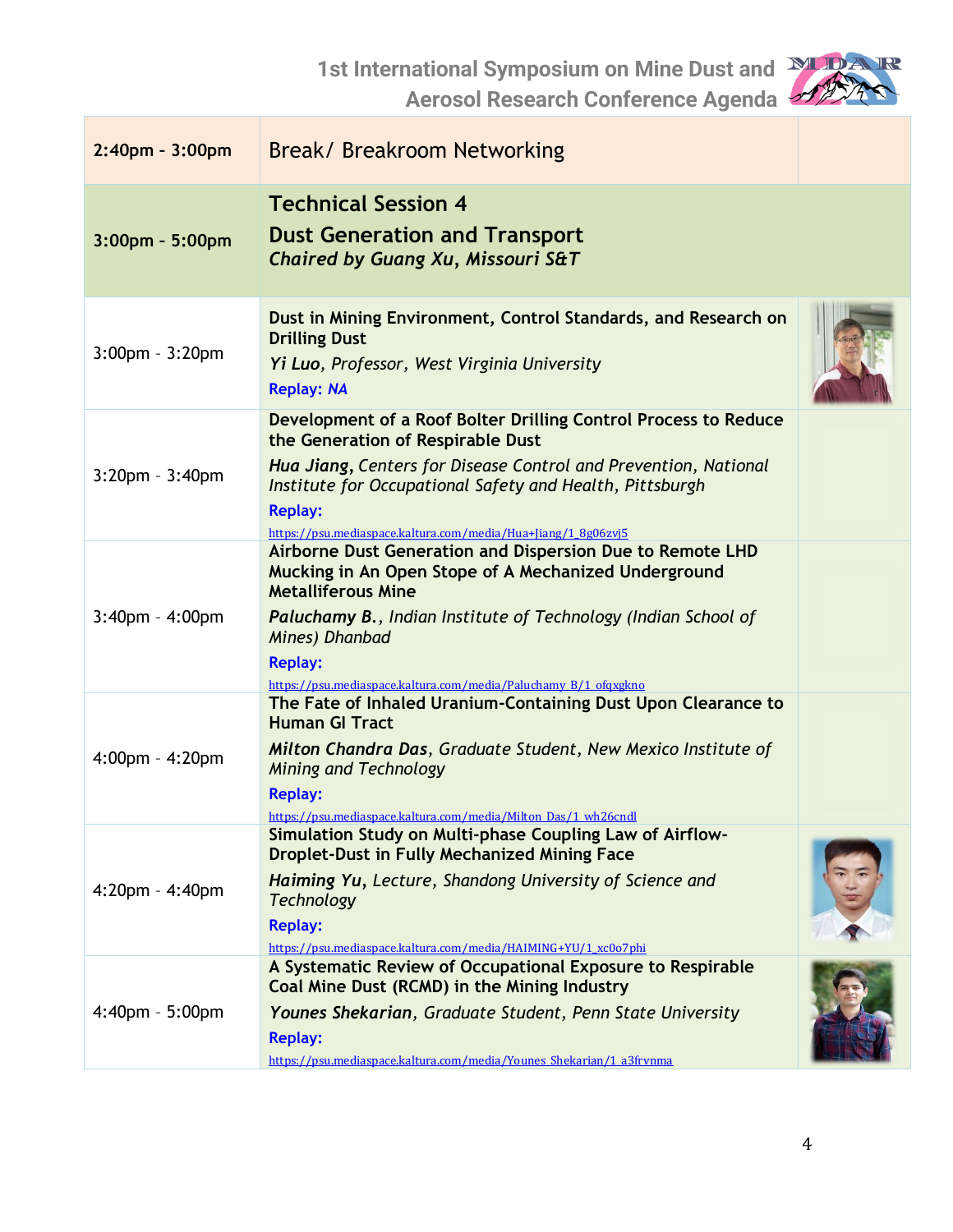

| Tuesday, November 16, 2021(EST) |                                                                                                                                                                                                                                                                               |  |
|---------------------------------|-------------------------------------------------------------------------------------------------------------------------------------------------------------------------------------------------------------------------------------------------------------------------------|--|
| 8:00am - 10:20am                | <b>Keynote Session</b><br>Chaired by Dr. Shimin Liu, Penn State                                                                                                                                                                                                               |  |
| $8:00$ am - $8:30$ am           | Dust Control Theory and Technical Equipment System of<br>Difficult Wetting Coal Seam in Mining Face<br>Weimin Cheng, Professor, Shandong University of Science and<br><b>Technology</b><br><b>Replay:</b><br>https://psu.mediaspace.kaltura.com/media/Weimin+Cheng/1 xy9h70nx |  |
| $8:30$ am - 9:10am              | Overview of Respirable Crystalline Silica (RCS) Air Sampling and<br><b>Laboratory Analysis</b><br>Keith Rickabaugh, CIH, Technical Director at RJ Lee Group<br><b>Replay:</b><br>https://psu.mediaspace.kaltura.com/media/Keith+Rickabaugh/1 ileey0iv                         |  |
| $9:10am - 9:50am$               | NIOSH Mining Research for Respirable Coal and Silica Dust<br><b>Randy Reed, Office of Mine Safety and Health Research, NIOSH</b><br><b>Replay:</b><br>https://psu.mediaspace.kaltura.com/media/Randy Reed/1 zpnpb2r2                                                          |  |
| $9:50$ am - 10:20am             | Health hazards and precise prevention of industrial silica dust<br>Weihong Chen, Professor, Huazhong University of Science and<br><b>Technology</b><br><b>Replay:</b><br>https://psu.mediaspace.kaltura.com/media/Weihong+Chen/1 pe1uo0kf                                     |  |
| 10:20am - 10:40am               | Break/ Breakroom Networking                                                                                                                                                                                                                                                   |  |
| 10:40am - 12:00pm               | <b>Technical Session 5</b><br><b>Dust and Aerosol Characterization II</b><br>Chaired by Dr. Long Fan, Penn State                                                                                                                                                              |  |
| 10:40am - 11:00am               | Study on the Dust Control Technology of Surfactant-Magnetized<br>Water in the Underground Coal Mine<br><b>Botao Qin, Professor, China University of Mining and Technology</b><br><b>Replay:</b><br>https://psu.mediaspace.kaltura.com/media/Botao+Oin/1 yudfpexi              |  |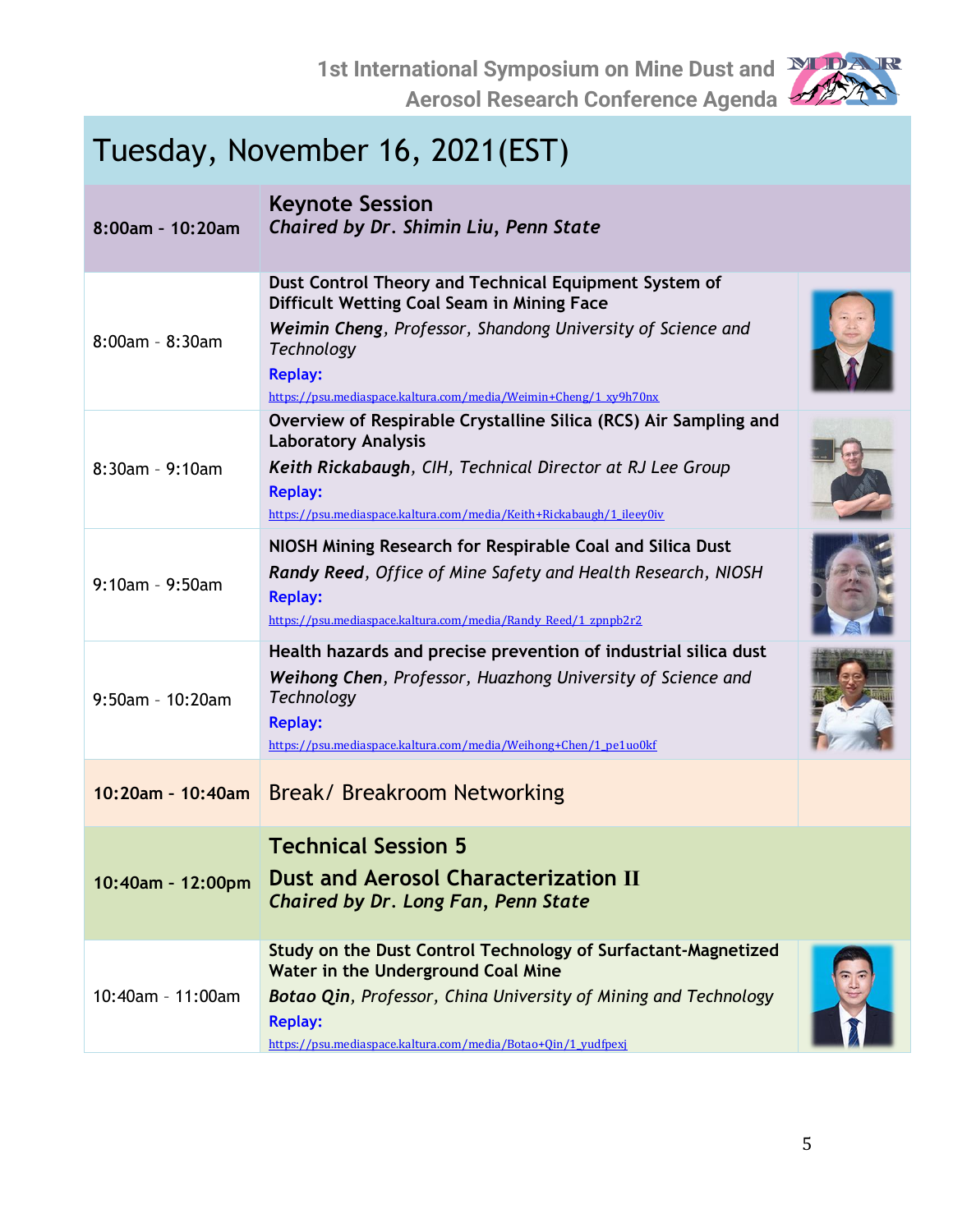

| 11:00am - 11:20am | <b>Characterization of Mine Dust Using Automate SEM Techniques</b><br>Gary Casuccio, Senior Scientist & Vice President, RJ Lee Group<br><b>Replay:</b><br>https://psu.mediaspace.kaltura.com/media/Gary+Casuccio/1 otuepba0                                                                         |  |
|-------------------|-----------------------------------------------------------------------------------------------------------------------------------------------------------------------------------------------------------------------------------------------------------------------------------------------------|--|
| 11:20am - 11:40am | <b>Characterization of Nano-to-Micron Sized Respirable Coal Dust:</b><br><b>Particle Surface Alteration and the Health Impact</b><br>Shimin Liu, Associate Professor, Penn State University<br><b>Replay:</b><br>https://psu.mediaspace.kaltura.com/media/Shimin Liu/1 nx4gfs5k                     |  |
| 11:40am - 12:00pm | Introduction of the IJCS&T and Special Issue on Mine Dust<br><b>Control</b><br><b>Wanjie Wang, Managing Editor of IJCS&amp;T</b><br><b>Replay:</b><br>https://psu.mediaspace.kaltura.com/media/Wanjie+Wang/1 5ulvw66s                                                                               |  |
| 10:40am - 12:00pm | <b>Technical Session 6</b><br><b>Best Practices for Dust Control II</b><br>Chaired by Dr. Sekhar Bhattacharyya, Penn State                                                                                                                                                                          |  |
| 10:40am - 11:00am | Shot-Crete Technology and Dust Control: Research and<br>Application<br>Lianjun Chen, Professor, Shandong University of Science and<br><b>Technology</b><br><b>Replay:</b><br>https://psu.mediaspace.kaltura.com/media/Lianjun+Chen/1 a6dqkvza                                                       |  |
| 11:00am - 11:20am | Study on the Law of Dust Pollution and High Efficient Control<br><b>Technology in Fully mechanized Excavation Face of Coal Mine</b><br>Wen Nie, Professor, Shandong University of Science and<br><b>Technology</b><br><b>Replay:</b><br>https://psu.mediaspace.kaltura.com/media/Wen+Nie/1 tqz0w4fo |  |
| 11:20am - 11:40am | Dust Generation Mechanism During Coal Cutting by Roadheader<br>Hetang Wang, Professor, China University of Mining and<br><b>Technology</b><br><b>Replay:</b><br>https://psu.mediaspace.kaltura.com/media/Hetang +Wang/1 t8mjqu68                                                                    |  |
| 11:40am - 12:00pm | Effects of Solid Inertants on the Dispersion and Deflagration of<br><b>Combustible Dust Clouds</b><br>Chunmiao Yuan, Associate Professor, Northeastern University,<br>China<br><b>Replay:</b><br>https://psu.mediaspace.kaltura.com/media/Chunmiao+Yuan/1 w2rfcf86                                  |  |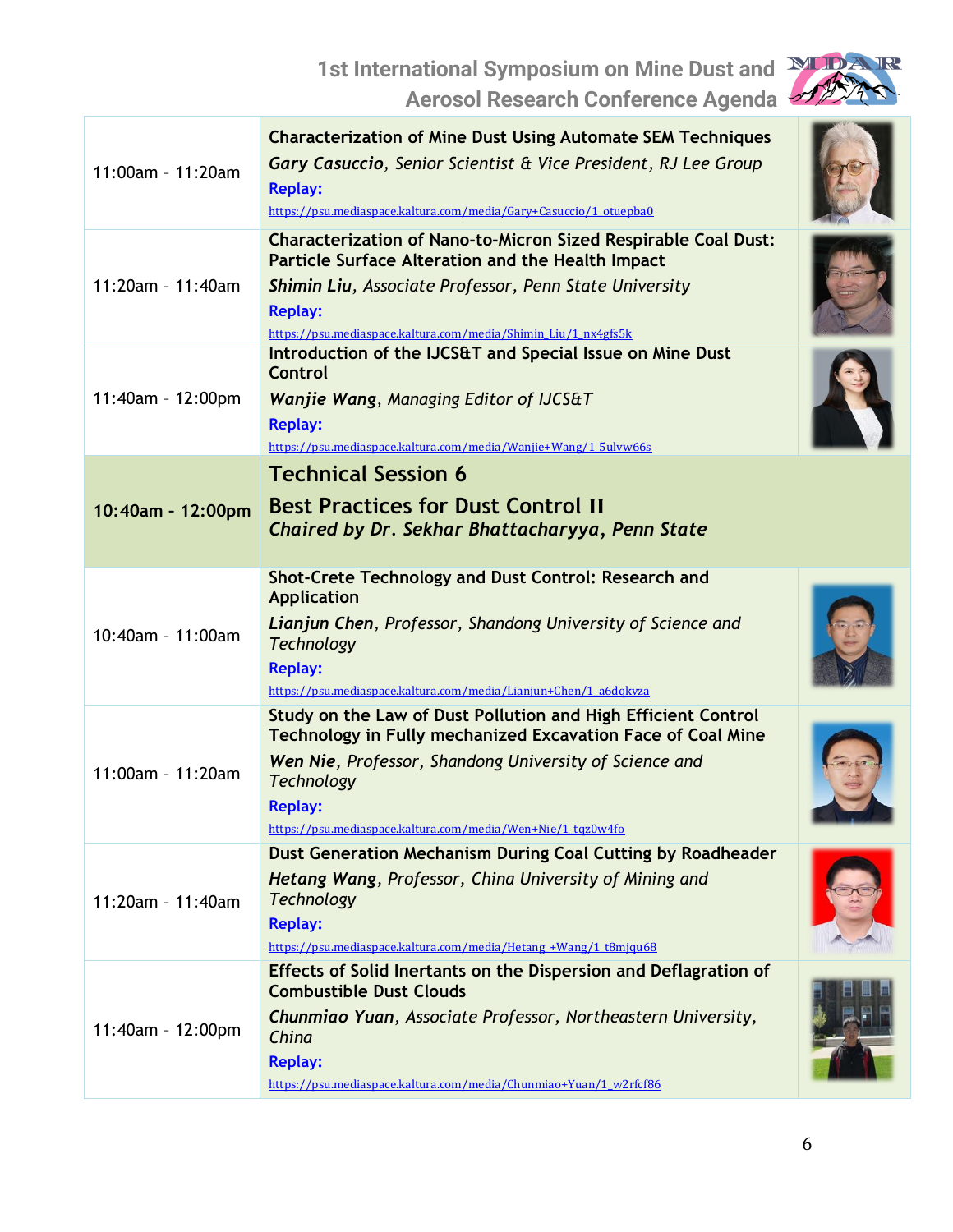

| 12:00pm - 1:00pm      | <b>Lunch Break</b>                                                                                                                                                                                                                                                                                                        |  |
|-----------------------|---------------------------------------------------------------------------------------------------------------------------------------------------------------------------------------------------------------------------------------------------------------------------------------------------------------------------|--|
| 1:00pm - 3:00pm       | <b>Technical Session 7</b><br><b>Best Practices for Dust Control III</b><br>Chaired by Dr. Mohammad Rezaee, Penn State                                                                                                                                                                                                    |  |
| 1:00pm - 1:20pm       | <b>Effectiveness of Filtering Facepiece Respirators and Elastomeric</b><br>Half-mask Respirators against Nanoparticles<br>Xinjian He, Professor, China University of Mining and Technology,<br>China<br><b>Replay:</b><br>https://psu.mediaspace.kaltura.com/media/Xinjian+He/1 mezk3jpa                                  |  |
| 1:20pm - 1:40pm       | Air Curtain Technology and Equipment for Workplace Dust<br><b>Control of Unable Enclosed Spaces</b><br>Xiaochuan Li, Associate Professor, China University and Mining<br><b>Technology</b><br><b>Replay:</b><br>https://psu.mediaspace.kaltura.com/media/Xiaochuan+Li/1_3crvnc9b                                          |  |
| $1:40$ pm - $2:00$ pm | Wireless Measurement of Respirable Dust Using Inexpensive<br><b>Sensors in Surface Mines</b><br>William A. Groves, Associate Prosser, Penn State University<br><b>Replay:</b><br>https://psu.mediaspace.kaltura.com/media/William_Groves/1_scwhog5p                                                                       |  |
| $2:00$ pm - $2:20$ pm | <b>Calibration Of Low-Cost PM Sensors for Coal Dust Monitoring</b><br><b>Guang Xu, Associate Professor, Missouri University of Science and</b><br><b>Technology</b><br><b>Replay:</b><br>https://psu.mediaspace.kaltura.com/media/Guang+Xu/1 pfhmwxfl                                                                     |  |
| $2:20$ pm - $2:40$ pm | Mine Dust Exposure Monitoring and Control of the Future<br><b>Belle Bharath, Technical Manager of Anglo American Group's Coal</b><br>Business; Adjunct Professor of Mining Engineering at the University<br>of New South Wales, University of Queensland and the University<br>of Pretoria<br><b>Replay: NA</b>           |  |
| $2:40$ pm - $3:00$ pm | Resonator-based Wearable Respirable Dust Monitor (WEARDM)<br>for Coal and Silica Dust Monitoring in Underground Mines<br>Igor Paprotny and Dr. Mandana Hajizadehmotlagh, Associate<br>Professor, University of Illinois at Chicago<br><b>Replay:</b><br>https://psu.mediaspace.kaltura.com/media/Igor+Paprotny/1 dpna0jyx |  |